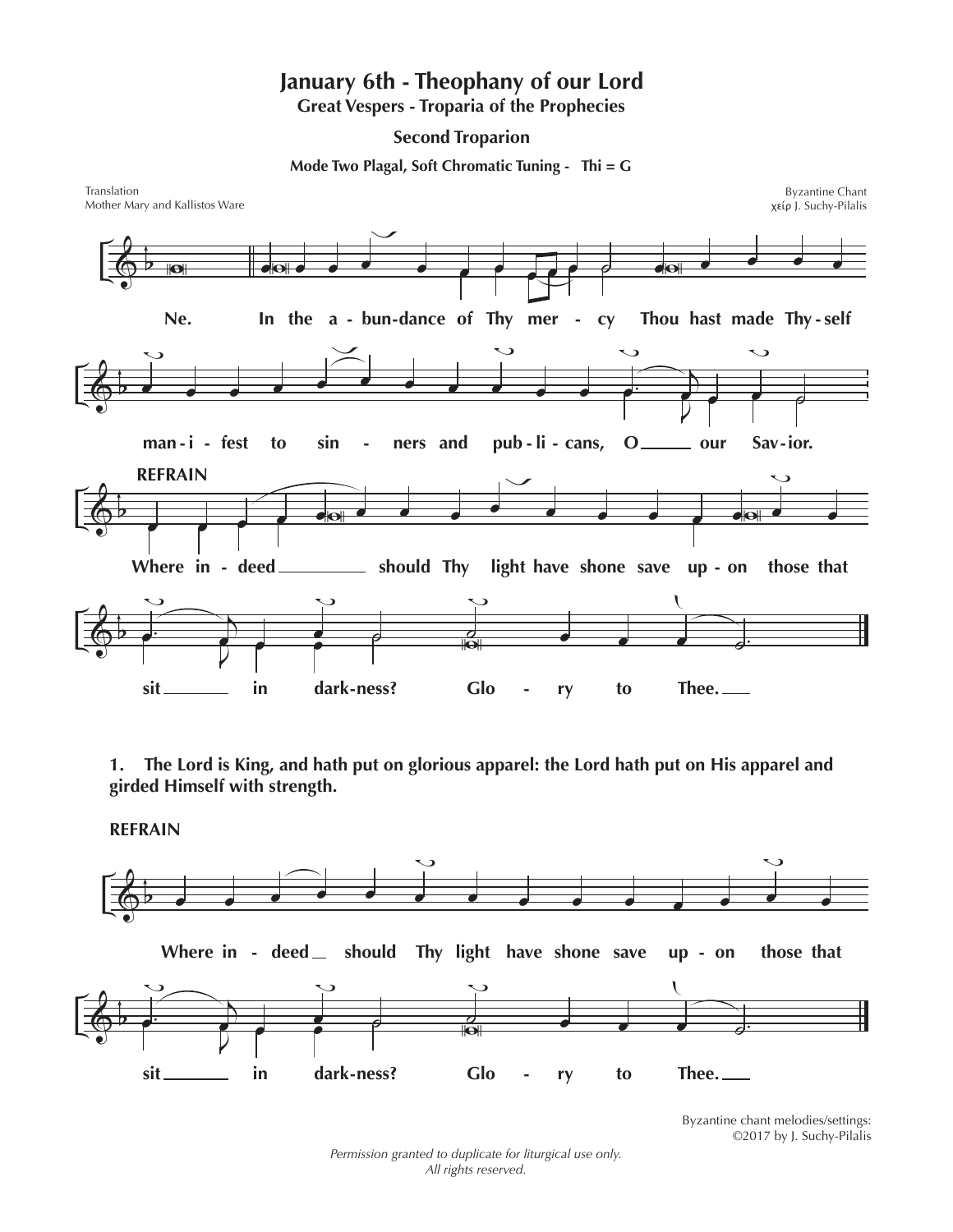**2. The floods have lifted up, O Lord, the floods have lifted up their voice: the floods lift up their waves at the voice of many waters. [REFRAIN]**

**3. Wonderful are the mighty waves of the sea; wonderful is the Lord on high. Thy testimonies are very sure. [REFRAIN]**

**4. Holiness becometh Thine house, O Lord, forever.** 

**Final time:**

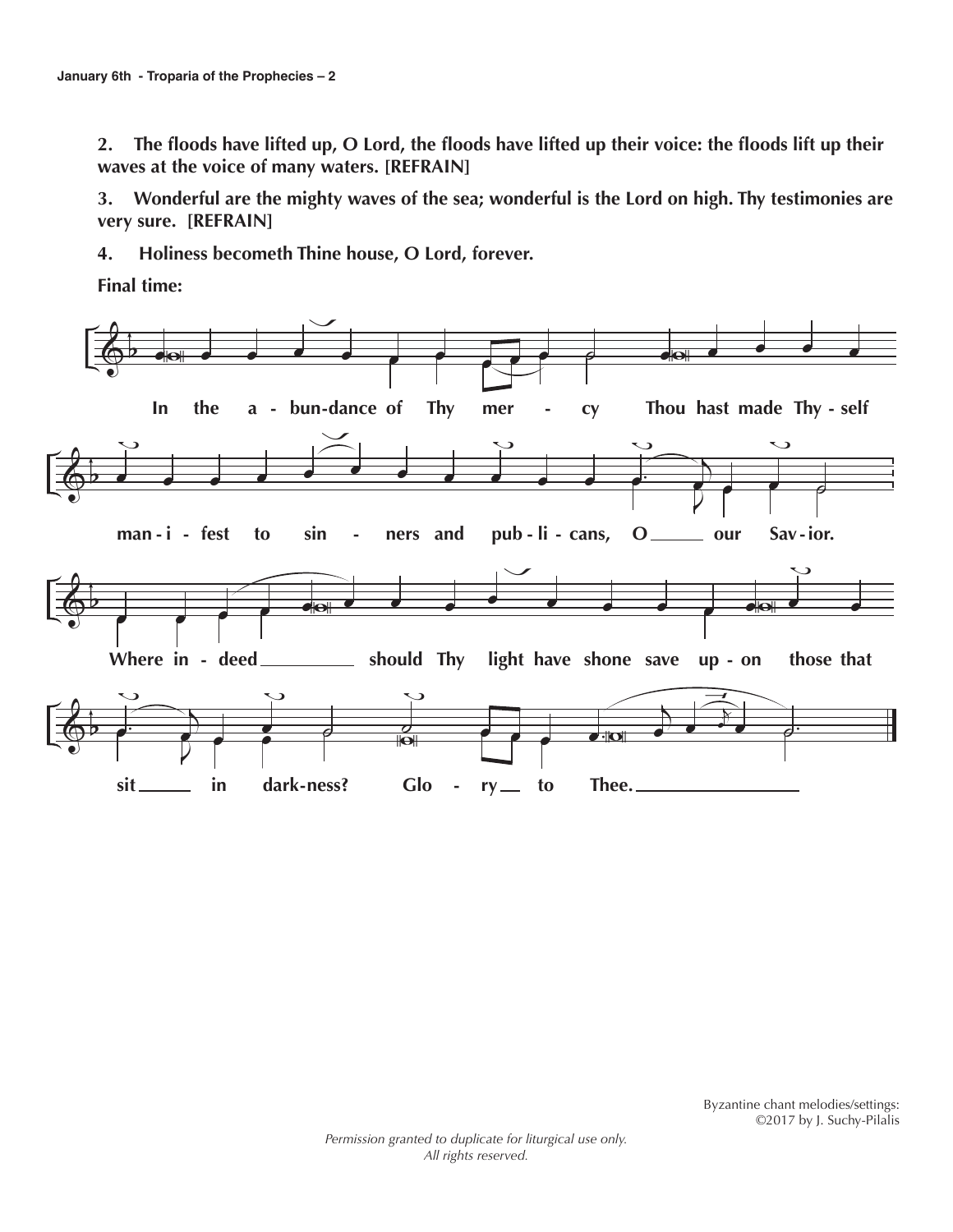**January 6th - Theophany of our Lord**

**Great Vespers - Troparia of the Prophecies**

**Second Troparion Mode 2 Plagal, Soft Chromatic Tuning - Thi = G**

Translation: Byzantine chant setting: Mother Mary and Kallistos Ware *χείρ J. Suchy-Pilalis* 

 $\mathcal{R} \cdot \mathcal{R}$  $\frac{1}{\sqrt{2}}\left(\frac{1}{\sqrt{2}}\right)^{\frac{1}{\sqrt{2}}}\left(\frac{1}{\sqrt{2}}\right)^{\frac{1}{\sqrt{2}}}\left(\frac{1}{\sqrt{2}}\right)^{\frac{1}{\sqrt{2}}}\left(\frac{1}{\sqrt{2}}\right)^{\frac{1}{\sqrt{2}}}\left(\frac{1}{\sqrt{2}}\right)^{\frac{1}{\sqrt{2}}}\left(\frac{1}{\sqrt{2}}\right)^{\frac{1}{\sqrt{2}}}\left(\frac{1}{\sqrt{2}}\right)^{\frac{1}{\sqrt{2}}}\left(\frac{1}{\sqrt{2}}\right)^{\frac{1}{\sqrt{2}}}\left(\frac{1}{\sqrt{$ **In the a- bun-dance of Thy mer- cy Thou hast made Thy-self man-i-fest**  #+ \$" " " " "%" " " " " " " "%" " " " " " " "\*" " "%"!"\*',-."%/"012" " " " " " " "%" " " " " " " " " " " " " "!" " "#' #"!" " " " " " " " " " " " "%" " " " " " " **to sin-ners and pub-li-cans, O our Sav-ior. Where in- deed should Thy**  $\hat{\mathcal{L}}$  )  $\hat{\mathcal{L}}$  ,  $\hat{\mathcal{L}}$  ,  $\hat{\mathcal{L}}$  ,  $\hat{\mathcal{L}}$  ,  $\hat{\mathcal{L}}$  ,  $\hat{\mathcal{L}}$  ,  $\hat{\mathcal{L}}$  ,  $\hat{\mathcal{L}}$  ,  $\hat{\mathcal{L}}$  ,  $\hat{\mathcal{L}}$  ,  $\hat{\mathcal{L}}$  ,  $\hat{\mathcal{L}}$  ,  $\hat{\mathcal{L}}$  ,  $\hat{\mathcal{L}}$  ,  $\hat{\mathcal{L}}$  ,  $\hat{\mathcal{L}}$  , **light have shone save up-on those that sit in dark-ness? Glo-ry to Thee.**

**1. The Lord is King, and hath put on glorious apparel: the Lord hath put on His apparel and girded Himself with strength.**

**REFRAIN** <u>ئ</u>ے.  $\mathcal{L}_{\mathcal{G}}\subset\mathcal{L}_{\mathcal{G}}\subset\mathcal{L}_{\mathcal{G}}\subset\mathcal{L}_{\mathcal{G}}\subset\mathcal{L}_{\mathcal{G}}\subset\mathcal{L}_{\mathcal{G}}\subset\mathcal{L}_{\mathcal{G}}\subset\mathcal{L}_{\mathcal{G}}\subset\mathcal{L}_{\mathcal{G}}\subset\mathcal{L}_{\mathcal{G}}\subset\mathcal{L}_{\mathcal{G}}\subset\mathcal{L}_{\mathcal{G}}\subset\mathcal{L}_{\mathcal{G}}\subset\mathcal{L}_{\mathcal{G}}\subset\mathcal{L}_{\mathcal{G}}\subset\mathcal{L}_{\mathcal{$ **Where in- deed should Thy light have shone save up-on those that sit in**  $\sum_{i=1}^n$   $\sum_{i=1}^n$   $\sum_{i=1}^n$   $\sum_{i=1}^n$ 

**dark-ness? Glo-ry to Thee.**